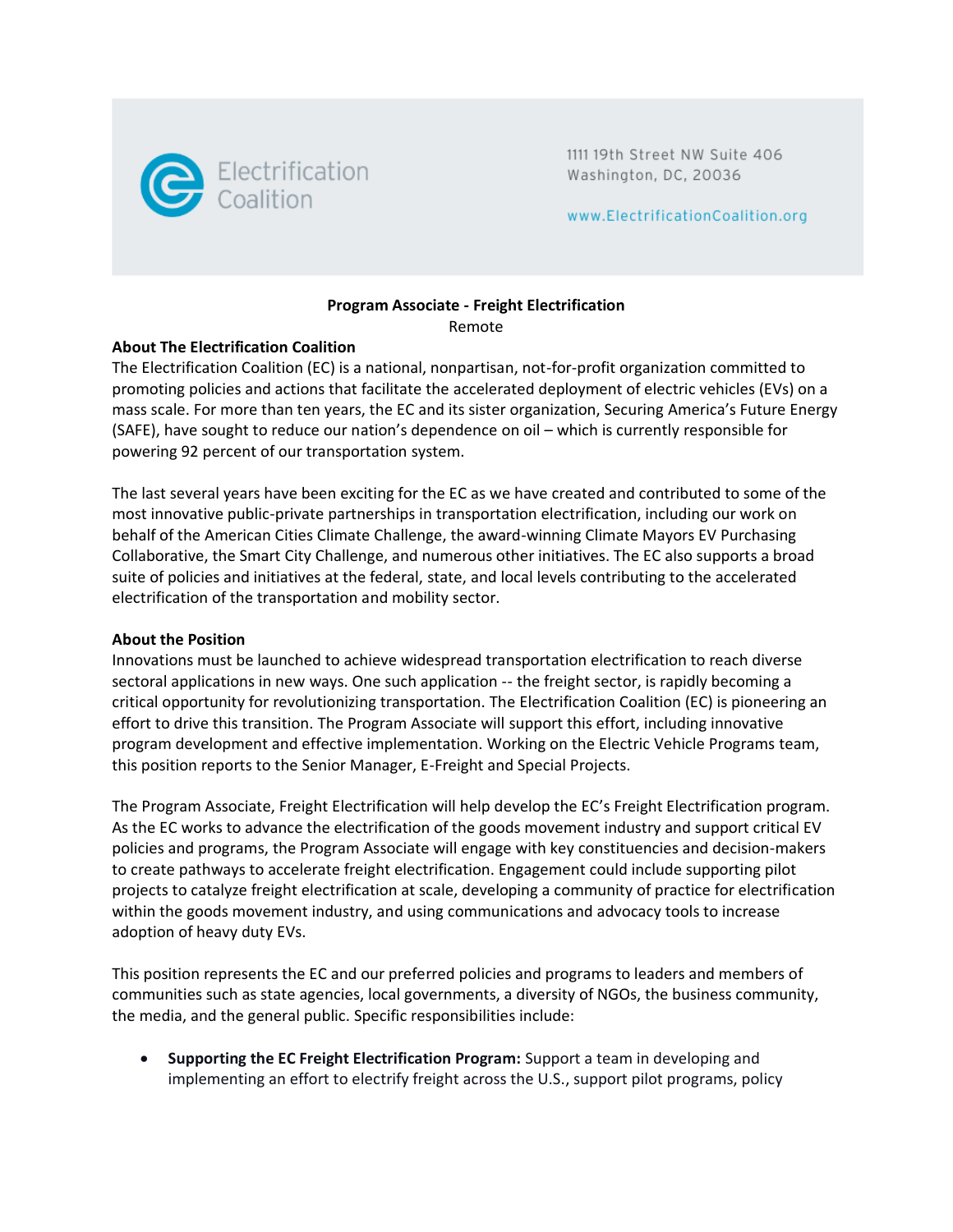analysis and advocacy, market development strategies, technical assistance, and public/private sector partnerships.

- **Reports:** Writing, review and providing ongoing program documentation for reports and papers.
- **Corporate Engagement:** Including ongoing engagement with the significant network of partners the EC has already established and continuing to build upon this to strengthen our freight work.
- **Thought Leadership and Organization Representation:** Contribute to technical documents and white papers, attend and present at external events as a representative of the EC and our Freight Electrification program, raising awareness of the EC's work, and build relationships with relevant parties.
- **Events:** Organizing events including online forums, webinars, and occasionally in-person events.
- **Coordinate Across Departments:** Coordinate and support the development and communications divisions as required.

#### **Requirements**

Our ideal candidate brings a suite of leadership skills, including a creative work style ready to engage with new program areas. Additionally, successful candidates thrive in an environment with a dynamic team that is highly mission driven.

- At least 1-3 years of experience in nonprofit, energy, electric vehicle, freight electrification, transportation, government, policy, or political field (preference for candidates with experience in an electric vehicle-related field).
- Knowledge of electric vehicles, energy policy, energy security, and/or transportation policy (not required). Preference will be given to candidates who have knowledge of freight electrification.
- Strong organizational skills and are great at working independently as well as part of a team.
- Ability to convene stakeholders and team members around a common mission.
- Excellent written, verbal and presentation communications skills.
- Experience with research, data analysis, and report writing.
- Ability to present at conferences and facilitate Zoom/ Teams' meetings.
- Demonstrated the ability to collaborate with colleagues and outside organizations and be able to multitask without sacrificing quality of work.
- You are comfortable with handling project management software such as Monday.com.
- You have an awesome ability to work at a fast pace, under pressure to meet deadlines.
- You love working as part of a team and to foster a cooperative, team-oriented work environment.
- You are skilled at working in a remote environment and consider yourself a team player as well as an excellent collaborator.
- You have a strong entrepreneurial/opportunistic approach to work and programs.

## **Compensation**

The salary range for this position has been set at \$50,000-65,000. Actual salaries will vary based on various factors including but not limited to experience, education, skills and other job-related factors. Compensation is commensurate with experience. The range listed is just one component of The Electrification Coalition's total compensation package for employees which includes a full and competitive benefits package.

## **Application Process**

Expand HR Consulting (EHR) has been retained to conduct the search. To apply, please submit your letter of interest and resume, to Erica Raphael, Sr. HR Consultant, [erphael@expandhr.com.](mailto:erphael@expandhr.com)